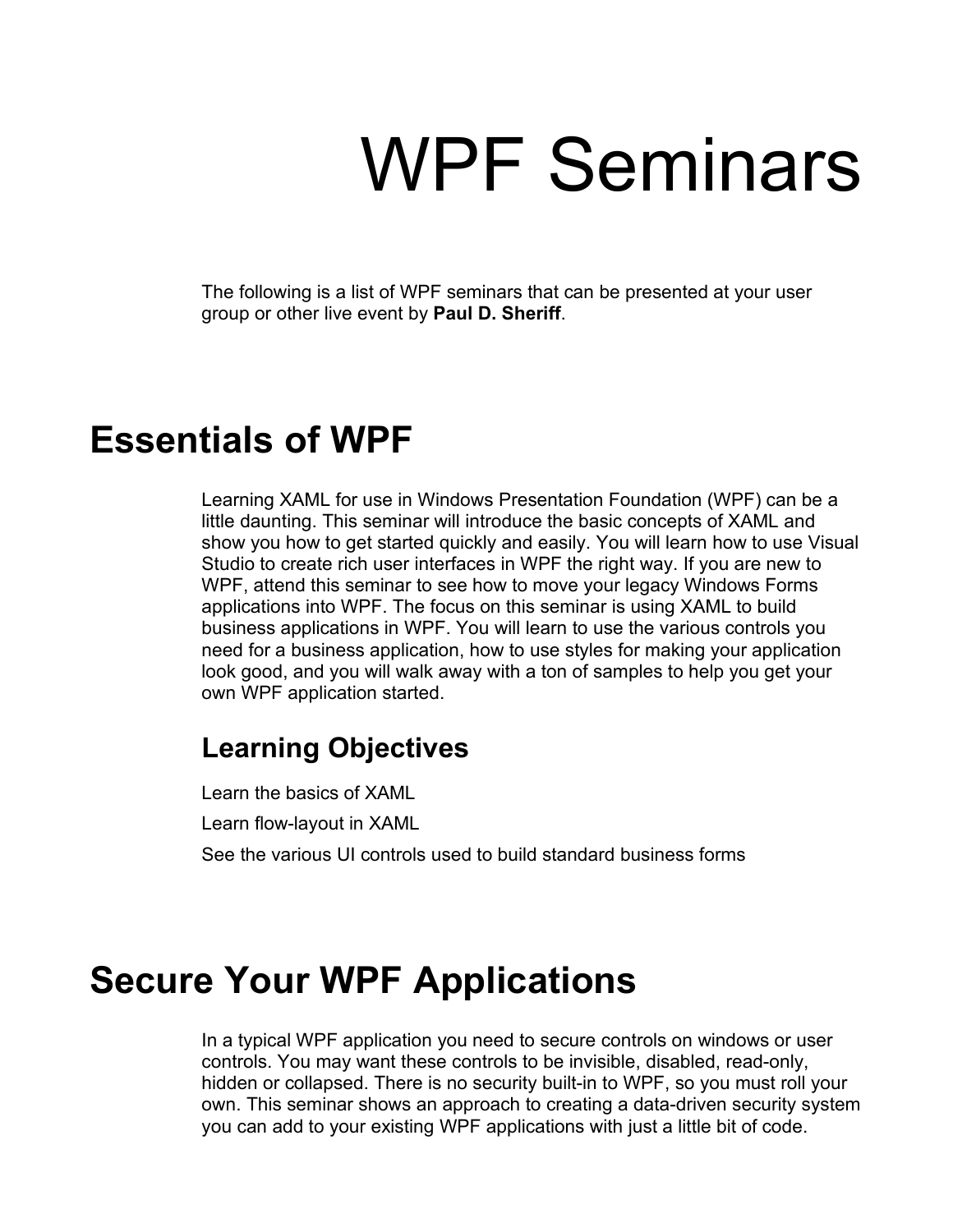#### **Learning Objectives**

Create a security system for WPF How to secure controls by user roles Set a GenericPrincipal on the current WPF thread of execution

## **Consume Web API Methods from WPF**

Just because you are a desktop developer, does not mean you can use Web API's that already exist. Many companies already have a Web API interface created, so you should use them if you can. In this seminar you learn to call a Web API to read, insert, update and delete data. A generic base class is created to simplify the process of calling the Web API.

### **Learning Objectives**

Build a Web API Get and Post data to Web API Create a generic base class for calling Web API methods from WPF Handling exceptions

## **The WPF List Box Control Can Do That?!**

The ListBox control in WPF is extremely powerful. In fact, after you see all the things you can do with the ListBox you will probably use it more than any other list-type control. In this seminar you will see how to present multiple columns, multiple lines per row, make the list box horizontal, display images, even perform sorting and grouping all with just a little bit of XAML and code. All of this and more is available with this powerful control. Switching templates to display two different sets of information in the same list box and using value converters to format data can really spice up your WPF applications. All these techniques and more will be shown in this fun and informative session. You will walk away with some great reusable code that will be of use to you right away.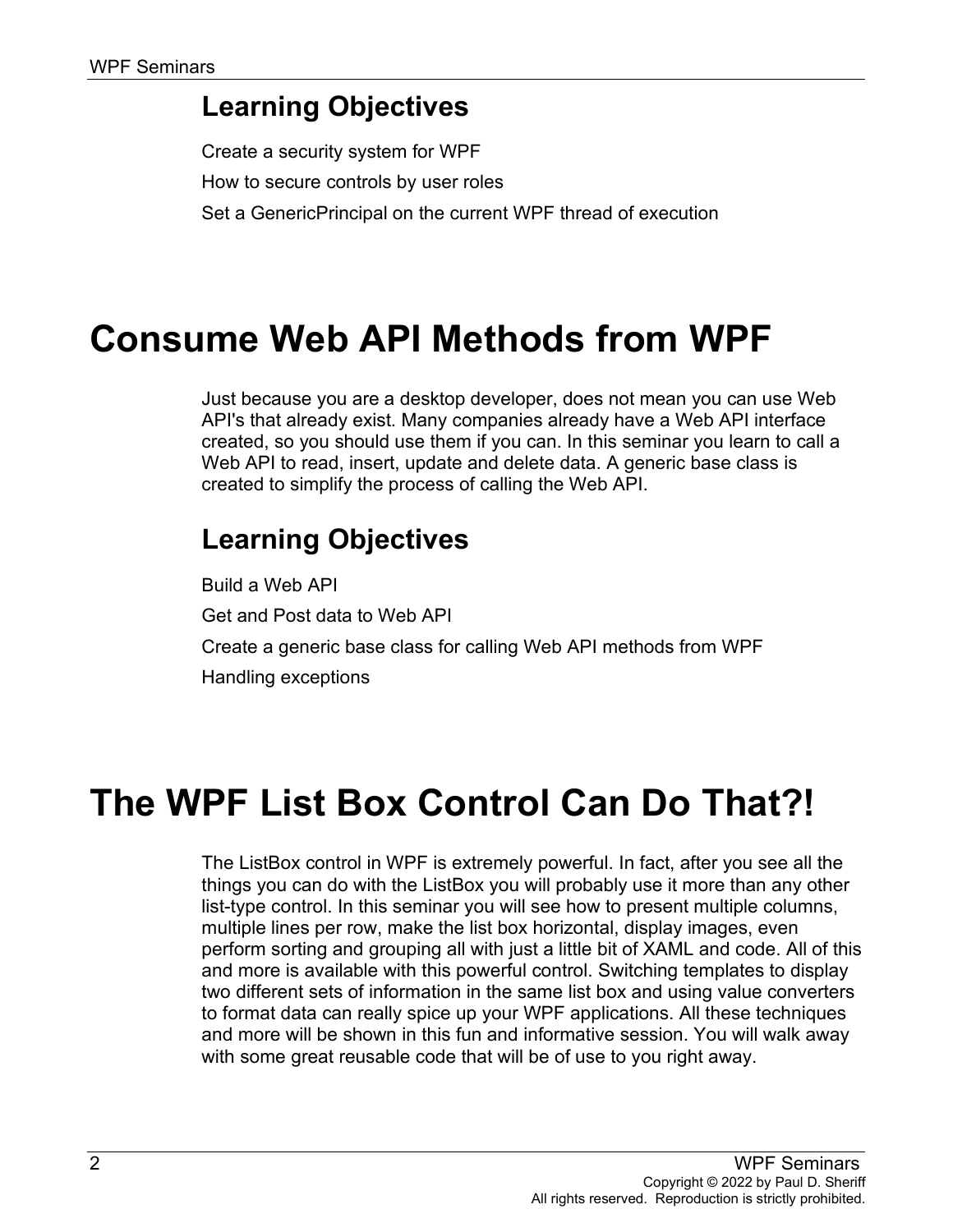#### **Learning Objectives**

Multiple columns and rows Sorting, grouping and template switching Horizontal lists and using data triggers

# **A Message Broker Eliminates Strong Coupling**

A typical WPF application is made up of many pieces. Making sure you don't have references from one piece to another is key to developing any application. User controls and a good messaging system should be the backbone of your WPF applications. Each piece of a WPF window should be built with individual user controls and view models. In this seminar, you create user controls, combine them together, and see how to communicate between them. Creating your WPF applications in this manner takes full advantage of loose coupling principles. Loose coupling makes your application more robust, reusable, maintainable and testable. This seminar shows an application with multiple pieces on a window and how they all interact together, but with no coupling between them.

### **Learning Objectives**

Learn why strong coupling is bad Build several user controls Build a simple message broker Communicate between view models, user controls and windows

## **Build Reusable WPF User Controls for Better WPF Applications**

User controls can be created in most UI technologies, including Win Forms, Web Forms and WPF. To create truly flexible and reusable user controls, take advantage of the MVVM design pattern. This seminar builds a few different user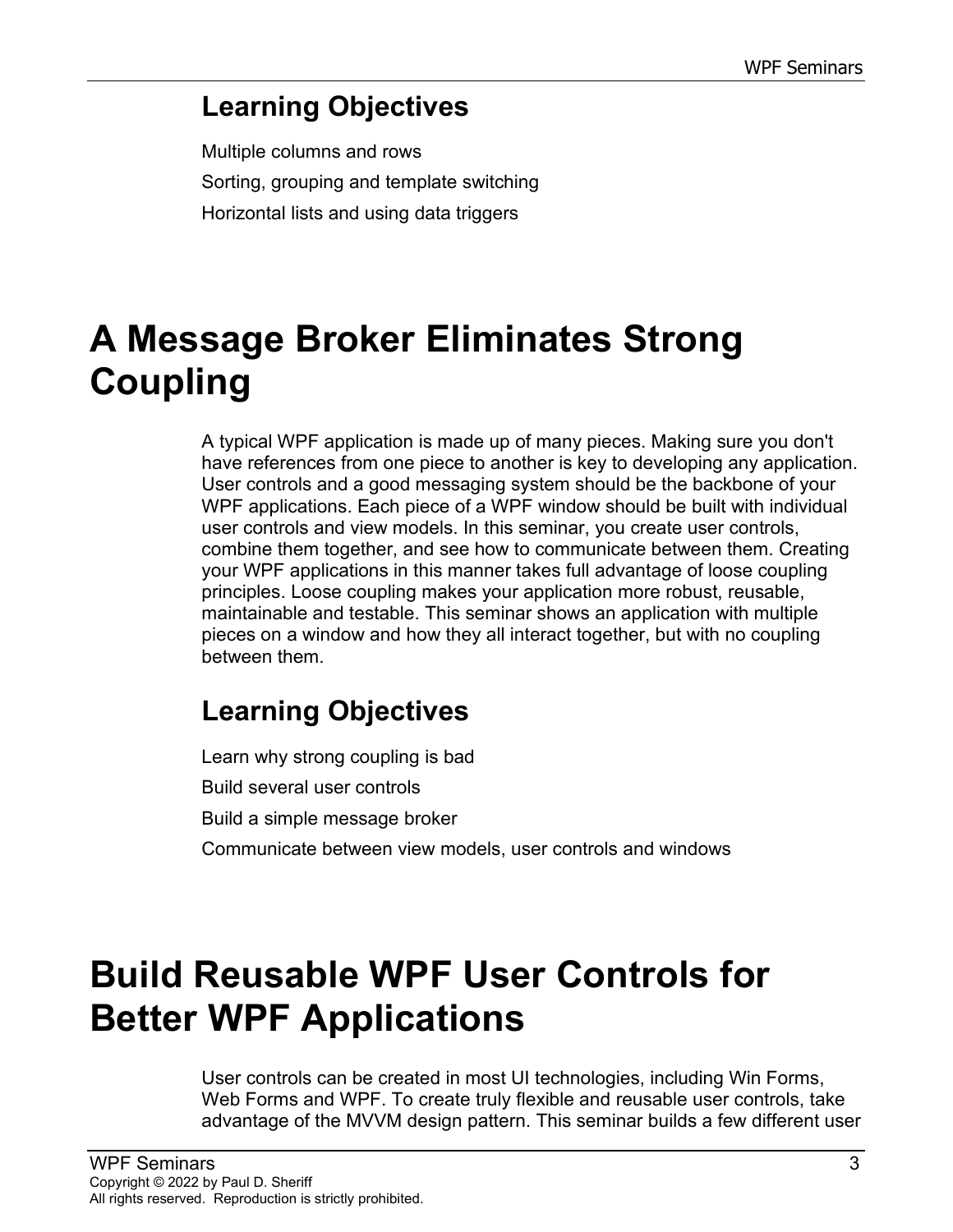controls and shows you how each was built to be reusable and flexible. You will learn how to use dependency properties and how to raise events to communicate back and forth with the user control.

#### **Learning Objectives**

Building reusable user controls Using dependency properties Raising events

# **Architecting WPF Business Applications**

When you set out to build WPF business applications, make sure you start with a well thought out architecture. You need a set of base classes for entity and view models. You need a set of standard styles for a nice-looking UI. You should have standard techniques for displaying a splash screen, loading user controls dynamically, and displaying informational and status messages. A message broker is necessary to eliminate strong coupling between objects. Of course, you must use the MVVM design pattern with all your WPF applications. This seminar shows you how to incorporate all these techniques into a WPF architecture and application, so you can build your business applications the right way.

### **Learning Objectives**

Create a WPF solution with several projects Display a splash screen Display informational and status messages Load resources in the background Eliminate strong coupling by using a message broker system

# **MVVM Made Easy for WPF Applications**

MVVM and WPF go together like chocolate and peanut butter. This seminar guides you step-by-step on how to take advantage of this powerful design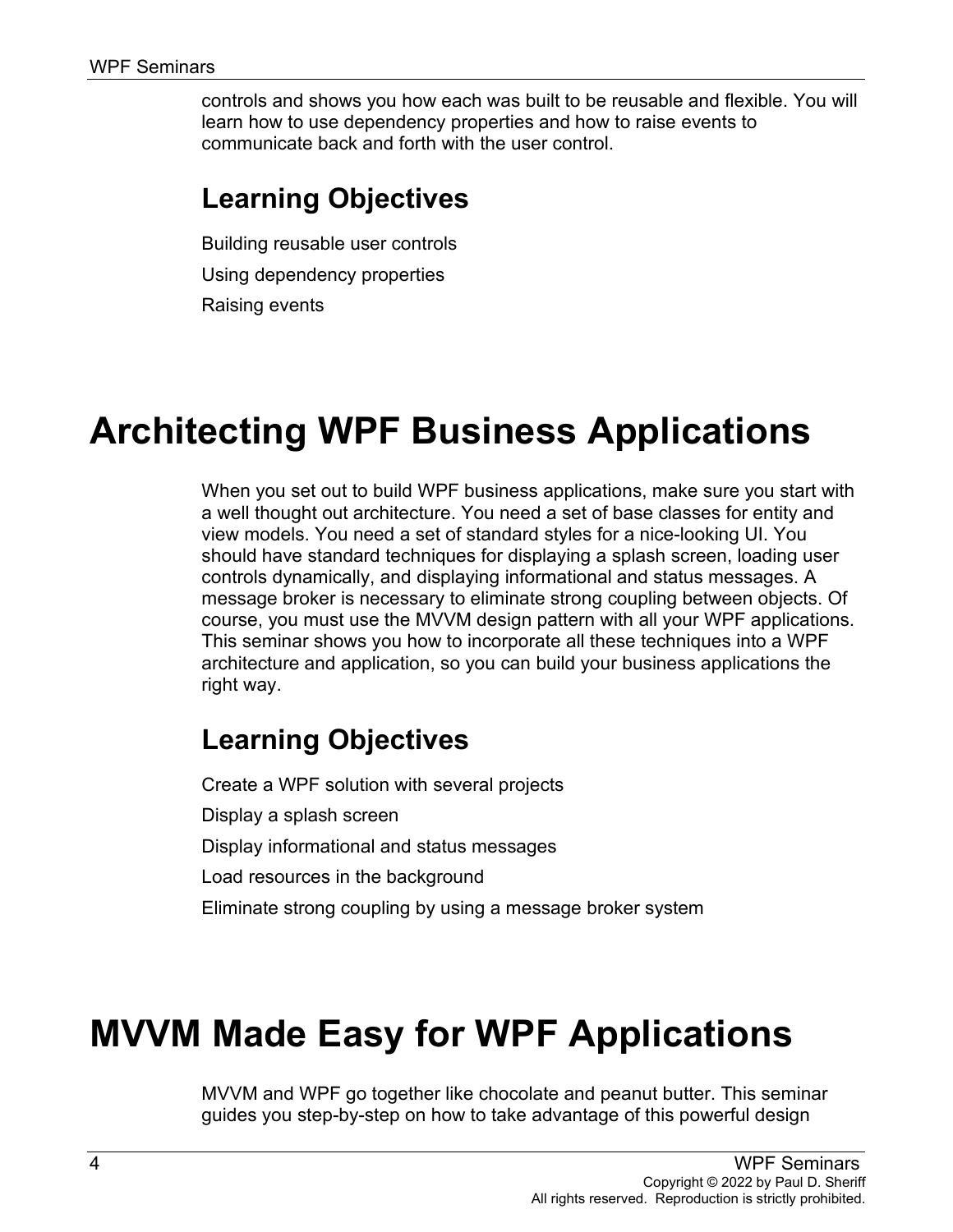pattern. The main goal of MVVM is to help you develop code that is testable and re-usable, and this can be accomplished by just using MVVM. This seminar shows you how to create your own view model classes and bind them to your WPF screens. You also learn to build a base class on which all your view model classes inherit.

#### **Learning Objectives**

Use the MVVM design pattern effectively Utilize a base class for your MVVM design Keep MVVM simple

# **Searching and Filtering Techniques in WPF**

In most business applications, users wish to filter data that has been displayed to them. This seminar shows you how to filter and search, and how to display the filtering options to the user. In the first scenario, an expander control where the user selects values to filter is used. In the second scenario, the filters are displayed within the column header on the data grid control. The third scenario ensures that column headers are aligned consistently across each column.

### **Learning Objectives**

Build a view model to search data Filtering data in response to UI changes Display search fields with a DataGrid control

# **WPF Styles, Resources and Templates, Oh My!**

This seminar teaches you how to effectively use styles in your WPF applications. You will learn the basics of styles, how to override styles, base styles on other styles, create resource dictionaries and override control templates. Resource dictionaries can be loaded dynamically, placed into DLLs, or right in your main application. You will learn the best practices around how to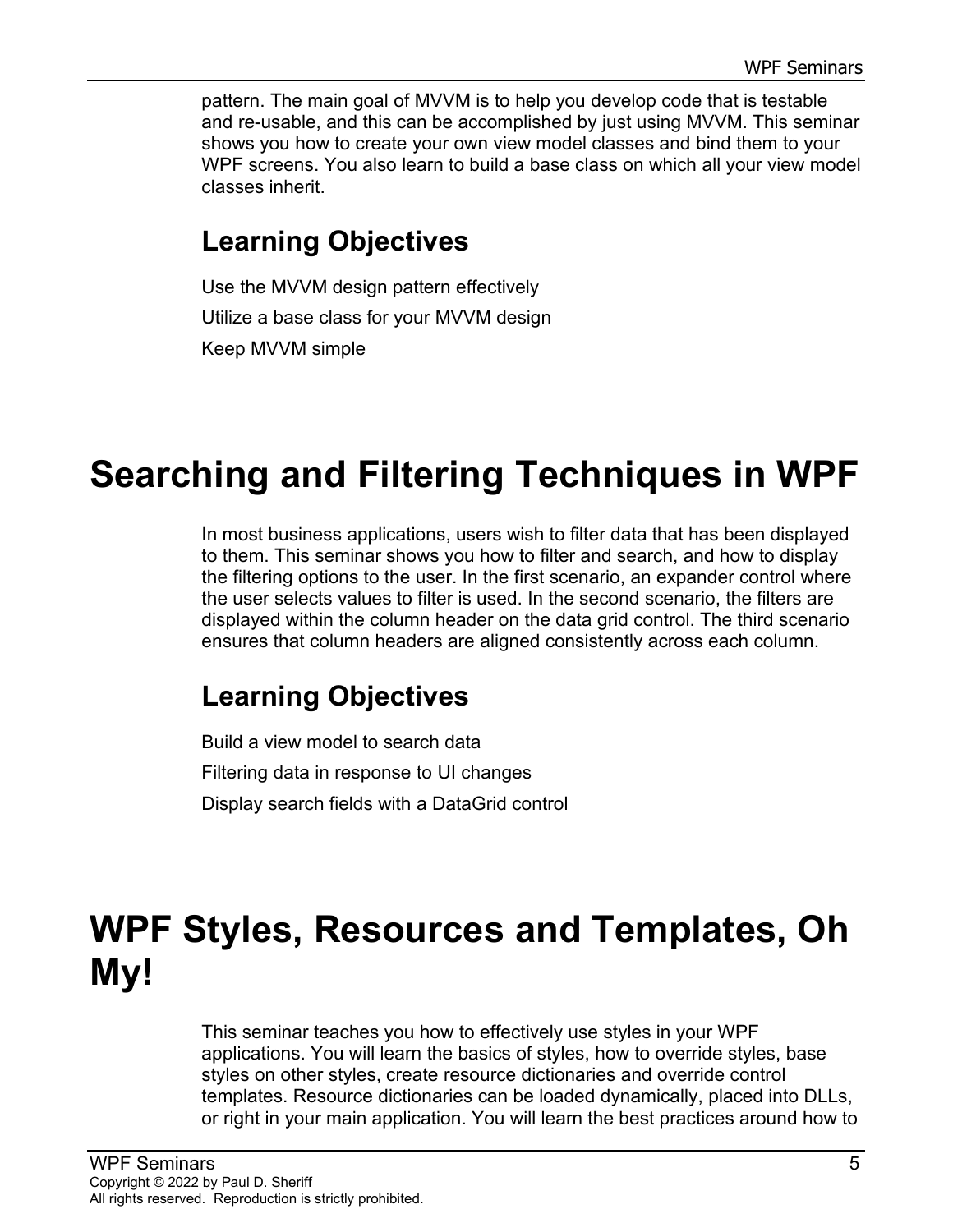manage your dictionaries. Being able to change the look and feel of the default controls can go a long way in giving your users a great UI. You will learn to modify controls by changing their default template. At the end of this session you will walk away with a set of reusable styles and resources that you can use immediately in your WPF applications.

#### **Learning Objectives**

Best uses of styles, resources and templates How to use style inheritance Wrap styles into resource dictionaries for reusability

## **Eliminate Code using Data Binding in WPF**

Data Binding in WPF is much more than just binding to data in a database. You will learn various methods of using data binding including binding one control to another control, binding to properties in your classes, and having XAML create classes for you. You will learn how to set global settings like font size, colors and other configuration data through easy to use classes. You will also see how to bind to data classes in your back-end database as well. This session will show you how to retrieve data from your SQL Server database and display it in a typical business form. You will learn to use the ObjectDataProvider control to retrieve data and to filter data. You will see a real-world example of a CRUD screen. You will walk away with some useful classes that you can utilize in your own WPF applications.

#### **Learning Objectives**

Write less code by employing data binding

Bind from control to another control

Bind from view models to controls